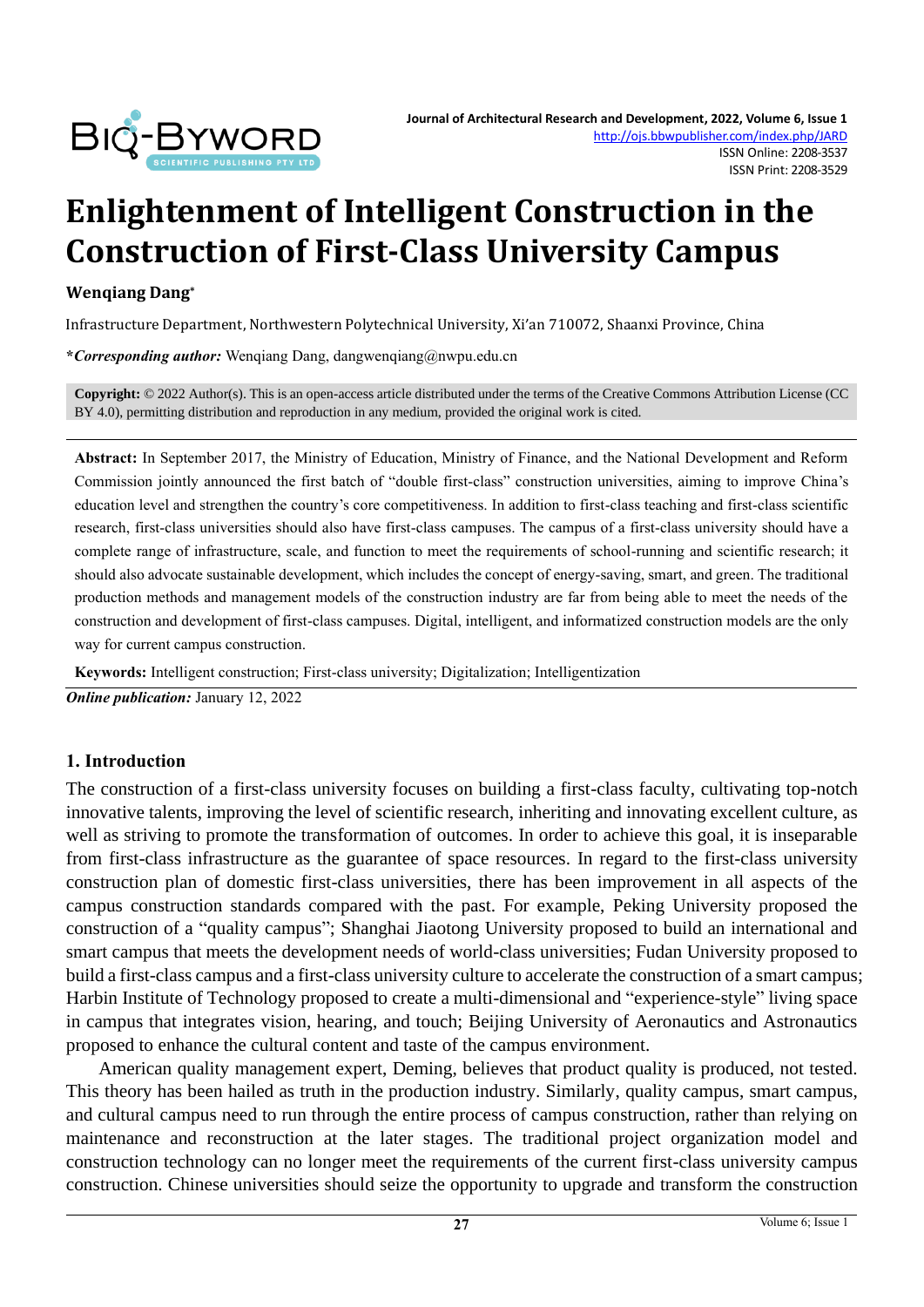industry as well as actively apply BIM, prefabricated building technology, and green building technology in campus infrastructure projects. Building big data and other intelligent construction methods promote the upgrading and transformation of campus infrastructure.

## **2. Concept of intelligent construction**

## **2.1. National policies to support the development of intelligent construction**

During the "Thirteenth Five-Year Plan" period, the role of China's construction industry as a pillar industry has continued to rise. The construction industry in China has reached the world's leading level in terms of scale, but its informatization level and labor efficiency are low, its production method is extensive, its energy resource consumption is large, its capacity for technological innovation is insufficient, and its quality of development needs to be improved. In order to promote the transformation and upgrading of the construction industry as well as promote a high-quality development, thirteen departments including the Ministry of Housing and Urban-Rural Development jointly issued the *Guiding Opinions on Promoting the Coordinated Development of Intelligent Construction and Construction Industrialization* in July 2020. The *Opinions* clearly stated that it is necessary to focus on the overall goal of a high-quality development of the construction industry, vigorously develop intelligent construction, and apply intelligent construction in all aspects of engineering construction to form an intelligent construction industrial system that covers the entire industrial chain of scientific research, design, production, processing, construction, assembly, and operation. The proposition of promoting the coordinated development of intelligent construction and building industrialization comes from seven aspects: accelerating the upgrading of industrialization, strengthening technological innovation, improving the level of informatization, cultivating industrial systems, actively promoting green construction, opening up and expanding application scenarios, and innovating industry supervision and service models. The integration of the construction industry should be further enhanced with advanced manufacturing technology, information technology, and energy-saving technology. Among them, intelligent construction methods such as digital design system, building industrialization, and green construction are regarded as key development tasks.

On July 28, 2021, the General Office of the Ministry of Housing and Urban-Rural Development issued the *List of Reproducible Experiences and Practices for the Coordinated Development of Intelligent Construction and Industrialization of New Types of Buildings (First Batch)* to explore the experience of digital design, intelligent production, and intelligent construction from all parts of the country. There is a total of nineteen measures in six major tasks for promotion. Among them, the development of digital design mainly centers on the in-depth application of building information modeling (BIM); the promotion of intelligent production is mainly based on the standardization of prefabricated buildings, while the promotion of intelligent construction first requires the construction unit to guarantee the construction costs of intelligent sites in accordance with the contract (**Figure 1**).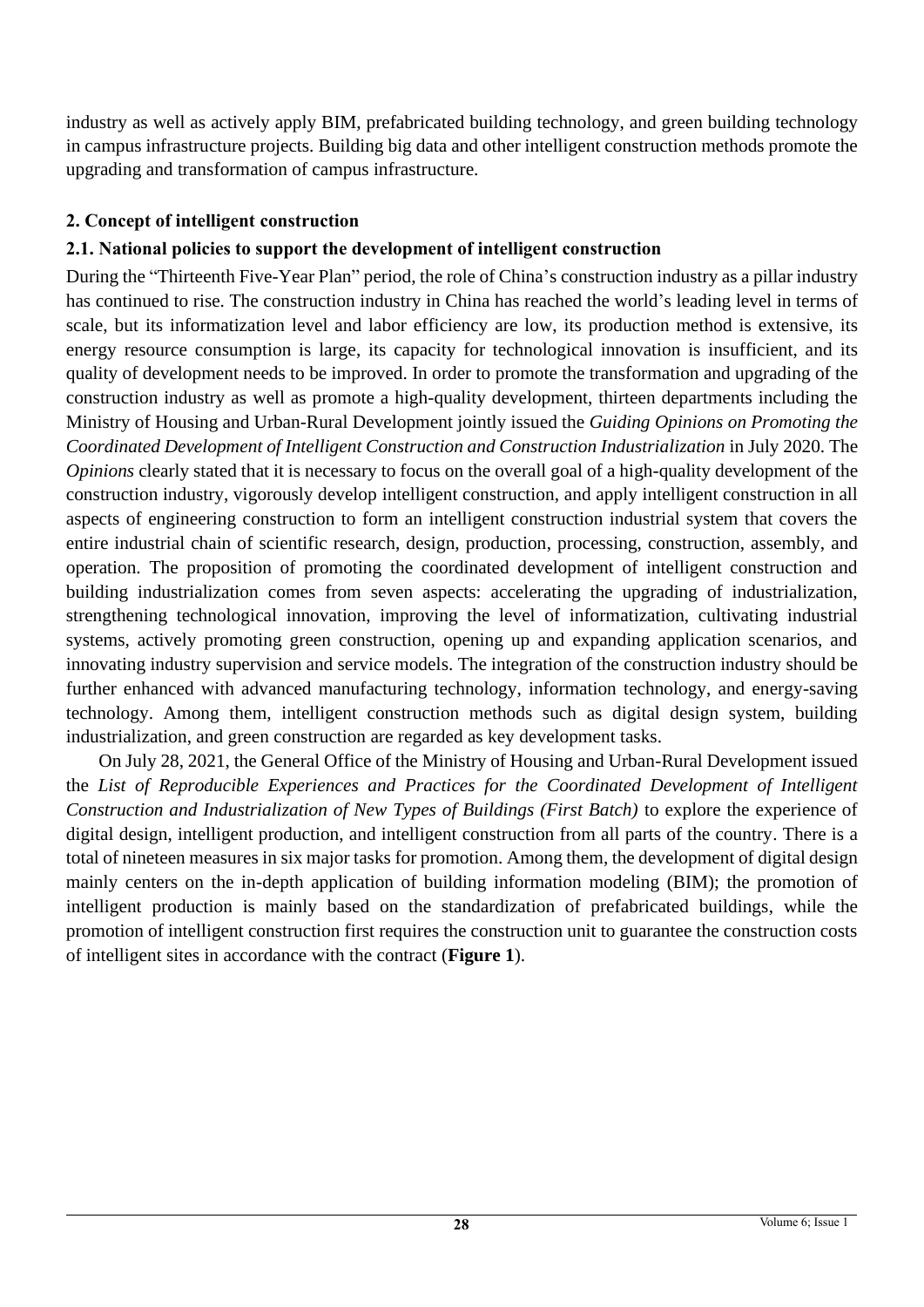

**Figure 1.** Main content of intelligent construction

## **2.2. The intelligent construction model of construction project based on life cycle**

The core of the intelligent construction management model based on life cycle is the intelligent construction management platform, comprising of the engineering project information collection system, the supply chain information collection system, and the engineering project function management information collection system. It aims to establish an integrated management of engineering projects based on intelligent construction platform.

The engineering project information collection system includes planning, design, procurement, implementation, operation and maintenance, as well as dismantling, covering the entire life cycle of the construction project; the supply chain information collection system includes universities, design units, supervision units, construction units, subcontractors, and supply units, covering all parties and links in the entire industrial chain; the engineering intelligent management information collection system includes safety management, quality control, schedule control, investment control, contract management, information management, as well as organization and coordination of engineering projects, including various tasks and responsibilities of engineering project organizations. The above contents constitute the intelligent construction management model, which puts forward specific requirements from the entire management process of the project construction, the management of the main construction parties, and the functional management structure. It also provides a basis for the application of the intelligent construction model (**Figure 2**).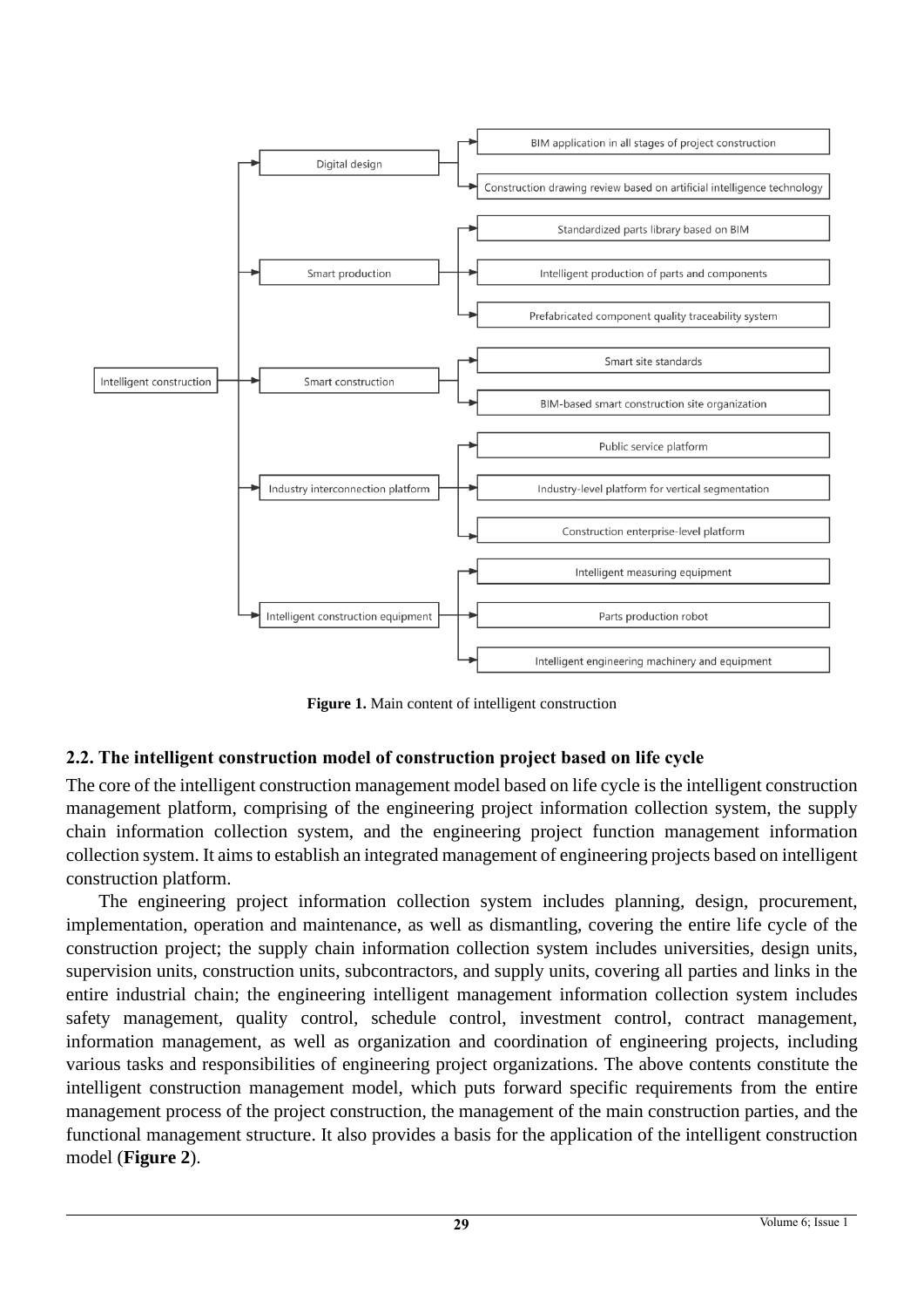

**Figure 2.** Intelligent construction management model framework

In addition, the operation of the intelligent construction management model cannot be separated from the overall coordination and support of the government. First of all, the government construction administrative department should take the lead in establishing a coordination and promotion mechanism as well as coordinate all relevant government departments to jointly promote the application and development of an intelligent construction management model. Secondly, preferential policies are given to relevant units of intelligent construction applications in terms of finance, taxation, etc.; the policies are used to drive the landing and implementation of intelligent construction models.

# **3. Necessity of applying intelligent construction in the construction of first-class university campus**

When it comes to building a first-class university, it often refers to capacity building in terms of scientific research level, faculty, talent training, cultural heritage, and achievement transformation. The campus of a first-class university should be a modern and smart campus with energy-saving and green features. In the construction plan, formulated by various universities, specific goals are put forward for campus construction. The use of the model for university construction projects is a strong guarantee for achieving the goal of building a first-class university campus as well as a strong support for the construction of historical and cultural material carriers in campus.

# **3.1. Conducive to adapting to new government services and supervision models**

Intelligent construction supports the government's gradual development of multi-departmental joint audits. The opinions from various departments can then be shared with other departments, avoiding independent governance and breaking the information island [1]. In the government's administrative evaluation and approval, most campus construction projects are recognized as government investment projects, and the requirements are often higher than social capital investment projects. For example, it is necessary to achieve the two-star mark for the pre-evaluation of green buildings, and the assembly rate should not be less than 30%. The *Green Campus Evaluation Standards (GB/T51356-2019)*, implemented in 2019, provides detailed evaluations on the construction and evaluation of green campuses in terms of planning, ecology, energy, resources, environment, health, operation, management, education, and promotion. The specific requirements include the application of BIM and campus assembly rate. In addition, the government has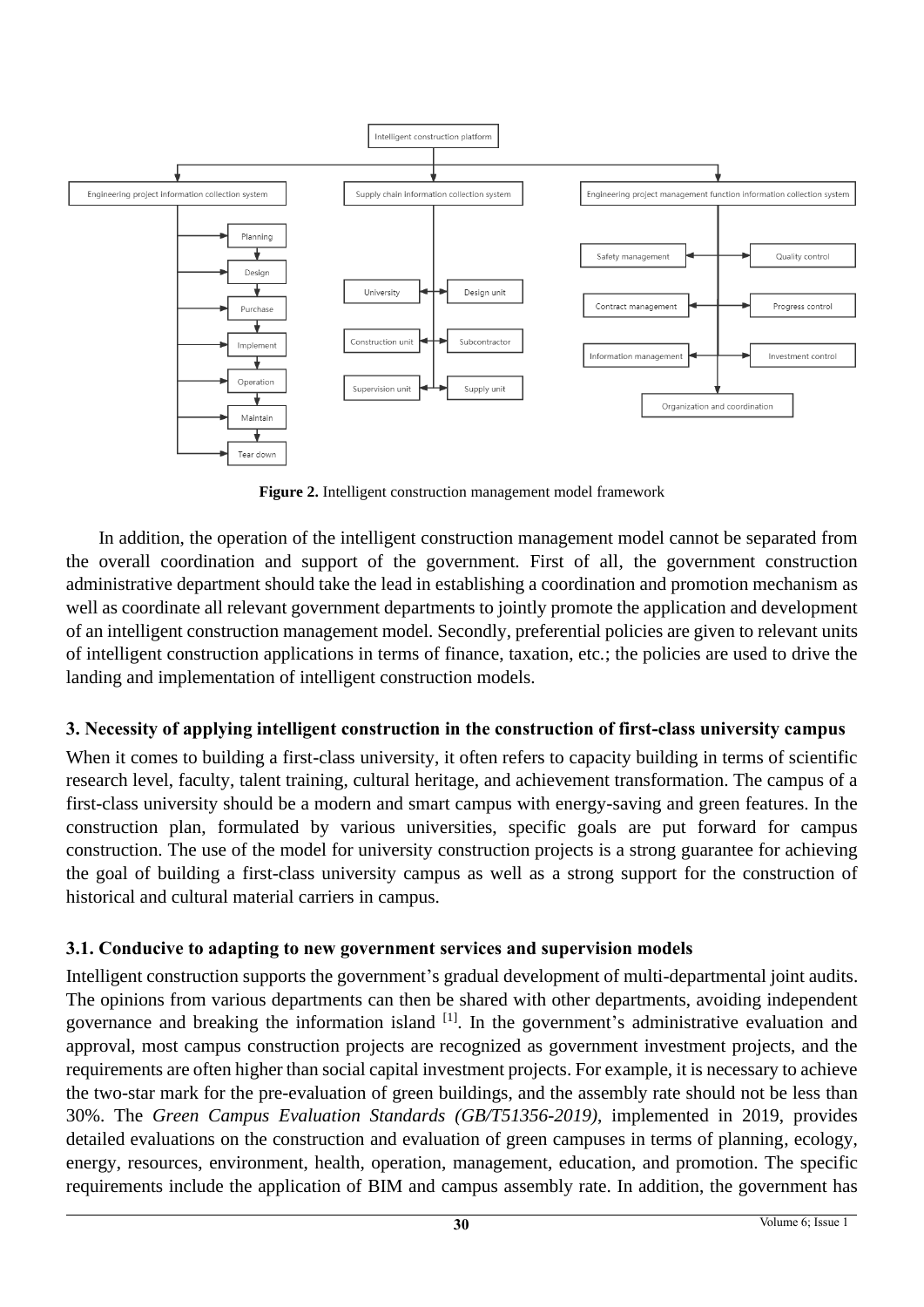introduced a reward and compensation mechanism for BIM demonstration projects and prefabricated teacher training projects.

## **3.2. Conducive to the development of collaborative design**

The BIM-based digital design in intelligent construction creates the basic conditions for the collaborative design of engineering projects, while the supply chain information collection system provides external conditions for the collaborative design of engineering projects. First of all, the integrated platform formed by BIM-based digital design technology can closely link various disciplines in architectural design, form effective interactions, and avoid design information islands. At the same time, designs can be carried out at different stages with the help of 3D modeling. It is also possible to conduct intersection inspection and detect collision problems between pipelines and structures due to mistakes at an early stage. Secondly, the supply chain information collection system can closely link the design, construction, supervision, supply, and other major participants in the construction, forming a timely and effective exchange of information during the implementation process as well as promptly resolving design changes that may occur during construction.

#### **3.3. Conducive to the organization of efficient construction and reduce the impact on campus environment**

The BIM-based smart site planning system automatically collects project-related data and information as well as combines project construction environment, node duration, construction organization, construction technology, and other factors, so as to arrange the project construction site, construction machinery selection, construction plan, and resource plan. It makes intelligent decisions and provides data to assist decision-making, thus avoiding unreasonable construction procedures, equipment conflicts, unreasonable use of resources, hidden safety hazards, and the lack of workspace.

The intelligent construction model has been established to promote energy-saving and green concepts in the entire management of construction projects, reduce air, noise, lighting, and other pollution, realize efficient construction and green construction, as well as avoid affecting the normal operation of university teaching, scientific research, etc. It is in line with the current requirements of the state for the evaluation of green campus operation. At the same time, it is also a rare practical case to promote the green concept in campus.

#### **3.4. Conducive to the rapid and efficient realization of the goal of building a first-class university campus**

Based on the goals in constructing a first-class university campus set by the aforementioned universities, the main focus is on campus planning, functional layout, smart campus, ecological environment, and campus culture. Traditional civil engineering construction technology has been unable to meet the requirements; hence, it is necessary to adopt advanced construction methods. In the implementation of projects, in addition to the five parties responsible for construction, survey, design, operation, and supervision, there is also a construction unit. This construction unit bears the primary responsibility, plays an organizational and coordinated role, as well as determines the implementation level and effect of the project. In the life cycle of construction projects, the application depth and extent of the intelligent construction model depends on the construction unit. With the development of industrialization and informatization, the leading intelligent construction industry has a relatively solid foundation for development and plays a leading role in the practice of transformation and upgrading. As construction units, universities have the responsibility and obligation to promote the application of intelligent construction in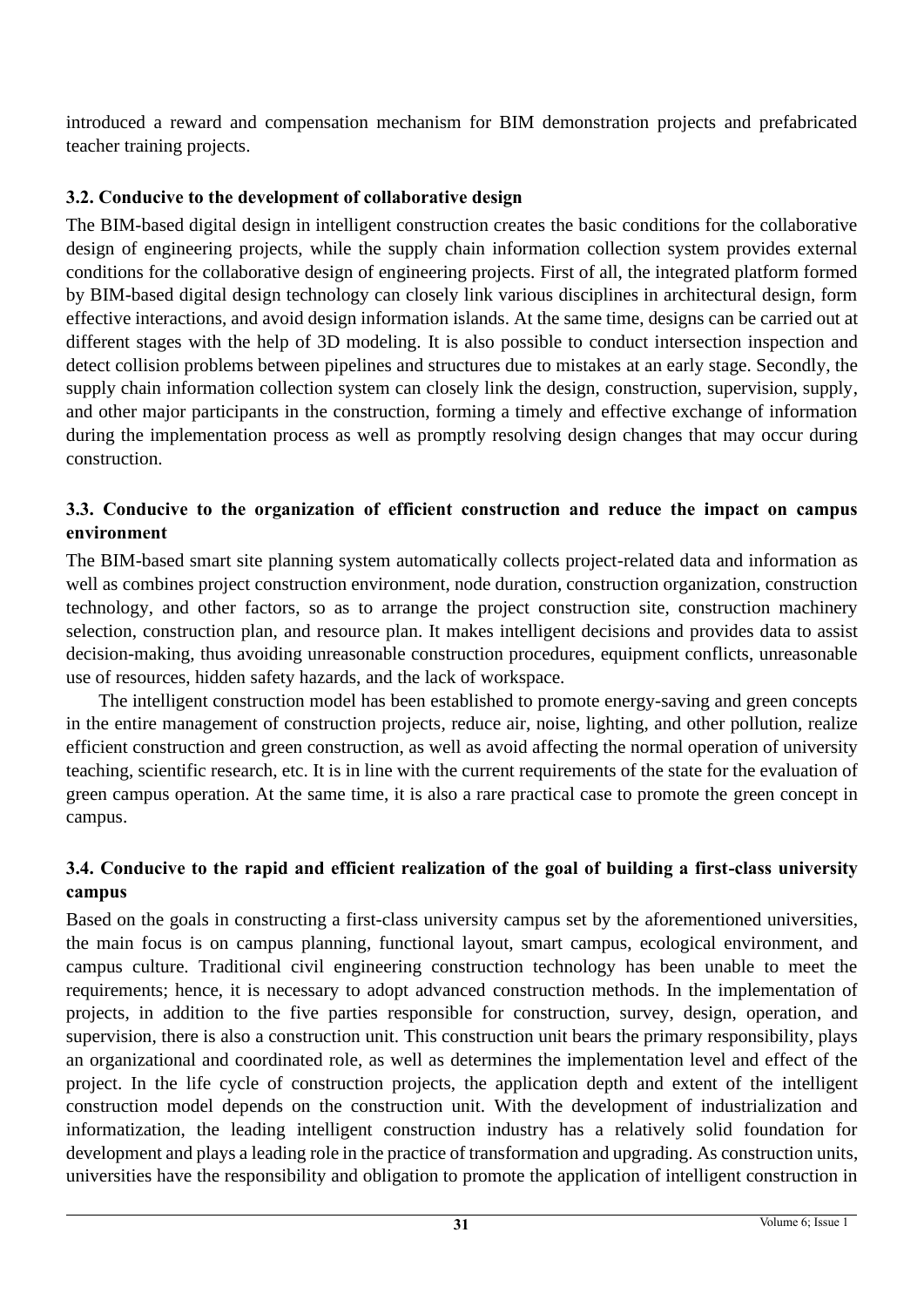construction projects<sup>[2]</sup>.

#### **4. Suggestions for the application of intelligent construction in the construction of first-class university campus**

#### **4.1. Continue to promote the in-depth application of BIM**

At present, the breadth and depth of the application of BIM in campus construction projects are insufficient. First-class university infrastructure managers must emancipate their minds, bravely innovate, and promote the establishment of a BIM application mechanism for the project management of the construction unit. In the project approval stage, through the establishment of a BIM model to achieve visual and human-oriented program display, it is convenient for decision-making institutions to make decisions; in the design stage, a digital design system based on BIM can be applied to coordinate the building structure, mechanical and electrical equipment, parts, components, assembly construction, and decorations as well as implement the integrated design; in the procurement stage, the BIM model can be used to compile the bill of quantities to avoid the risks of the content and quantity description at the source <sup>[3]</sup>. At present, the digitization of BIMbased project approval, design, and procurement stages is an urgent task to improve the management of campus construction projects. Universities should gradually promote the application of BIM in the construction as well as in the operation and maintenance according to specific situations.

#### **4.2. Gradually promote the application of prefabricated buildings**

Among university buildings, the most common ones are student dormitories, laboratories, and classrooms. According to the 2018 edition of *General University Building Area Indicators*, the scale of these three types of buildings accounted for nearly 70%. In terms of the layout and structural characteristics of dormitories, laboratories, and classrooms, prefabricated buildings are suitable.

A prefabricated building is a combination of the construction industry and standards, which transforms the traditional method of on-site tying of steel bars and concrete pouring into standardized production in factories, in which the components are then transported to the site for installation. The advantage of this is that the production of building components, such as beams, columns, slabs, partition walls, etc., are all carried out in factories; thus, the production of these components is not affected by external factors, such as weather, temperature, traffic, etc. In that way, continuous production can be realized. On-site assembly greatly reduces dust and noise. The impact on the surrounding environment is one of the important components of green construction. This kind of on-site assembly often uses mechanical connection, which is convenient for disassembly and adjustment, thus meeting the needs of universities for more flexible use.

Intelligent production of building components based on BIM and intelligent construction equipment based on artificial intelligence are the core aspects of intelligent construction. Prefabricated buildings are the industrialization and standardized production of building components. Standardized on-site installation is the basis for intelligent construction. Therefore, in order to promote intelligent construction in the construction of first-class university campus, it is necessary to adopt the approach of prefabricated buildings.

#### **4.3. Select a suitable project contracting mode**

At present, the construction projects of universities basically adopt the general contracting mode. As construction units, universities need to coordinate survey units, design units, supervision units, construction units, and many subcontractors. The workload in organization and coordination is extremely heavy. The university's personnel system faces difficulty in allowing its infrastructure management department to establish a professional management team that covers the construction industry. It has largely become an information transmission agency for other participating units and has not formed a management mechanism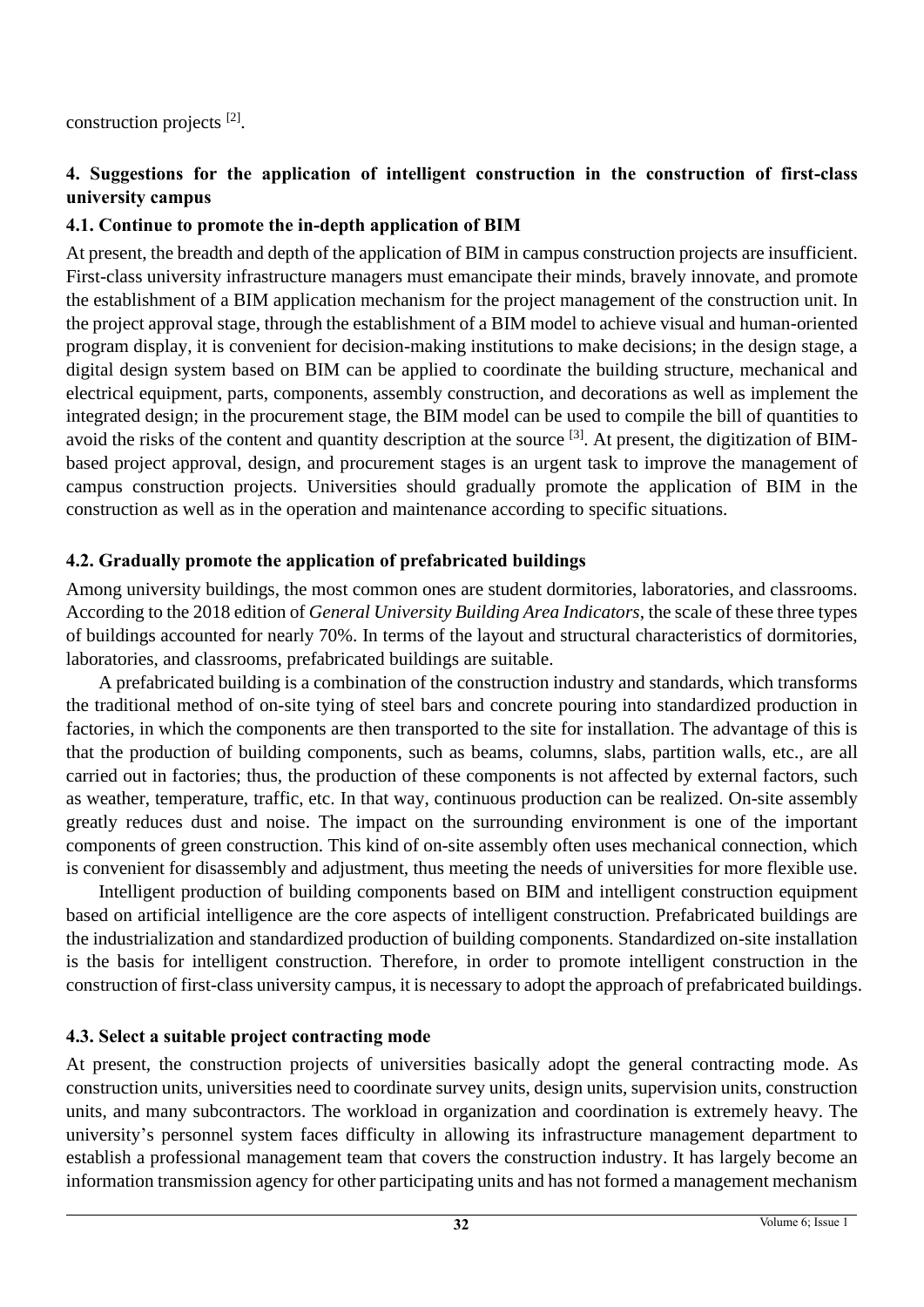with decision-making capabilities. According to empirical value, the equipment-type building adopts the general contracting method to better utilize the advantages of the prefabricated building and reduce the cost of about 3% to 5% of the total project  $[4]$ . With the in-depth application of advanced construction technologies, such as BIM, city information modelling (CIM), geographic information system (GIS), and prefabricated buildings, universities should improve their project management and control capabilities by changing the project contracting mode.

Universities should select suitable project contracting modes according to their own characteristics and construction project management experiences. The general contracting mode led by the design unit can provide universities with integrated design, procurement, and overall construction project plan, transform the previous one-to-many management model into one-to-one, as well as emancipate universities from solving complicated coordination problems. In this way, more energy and resources can be used to improve the level of project management. In addition, the entire process of contracting also provides professional consulting services to universities and technical support in the whole process of project establishment, design, procurement, construction, operation, and maintenance. The management of construction projects in universities can then be transformed into goal setting, performance appraisal, and achievement of results.

#### **5. Conclusion**

The campuses of first-class universities should live up to their reputations, and the construction methods for first-class campuses should reflect quality, fully embodying economy, sustainability, and wisdom [5]. In the critical period of the optimization and transformation of China's construction industry, intelligent construction provides effective methodological support for achieving the goal of constructing first-class campuses. The digital design mode and intelligent construction system based on BIM would continue to promote the effective implementation of infrastructure projects in universities. Universities should constantly adapt to the overall environment of the reform and development of the construction industry, actively participate in its reform and development, as well as make full use of the opportunities of the reform and development to improve the governance capacity in the implementation of infrastructure projects.

## **Funding**

This research was supported by The Fundamental Research Funds for the Central Universities, "Research on the Early-stage Management of Our School's Infrastructure Construction Under the Background of 'Double First-Class' Construction" (Project Number: 0211021SH0302038).

#### **Disclosure statement**

The author declares that there is no conflict of interest.

## **References**

- [1] Zhou X, 2021, Talking about CIM + Intelligent Construction Application. China Construction Information Technology, 2021(15): 68-69.
- [2] Mao C, Wang Z, 2021, Classification of Core Industries of Intelligent Construction and Development Suggestions. Construction Economy, 42(08): 19-23.
- [3] Li Y, Li P, Li Y, et al., 2020, Research on Key Technologies of Construction Management of Large Swivel Bridge Based on BIM Technology – A Case Study of Dade Swivel Bridge. IOP Conference